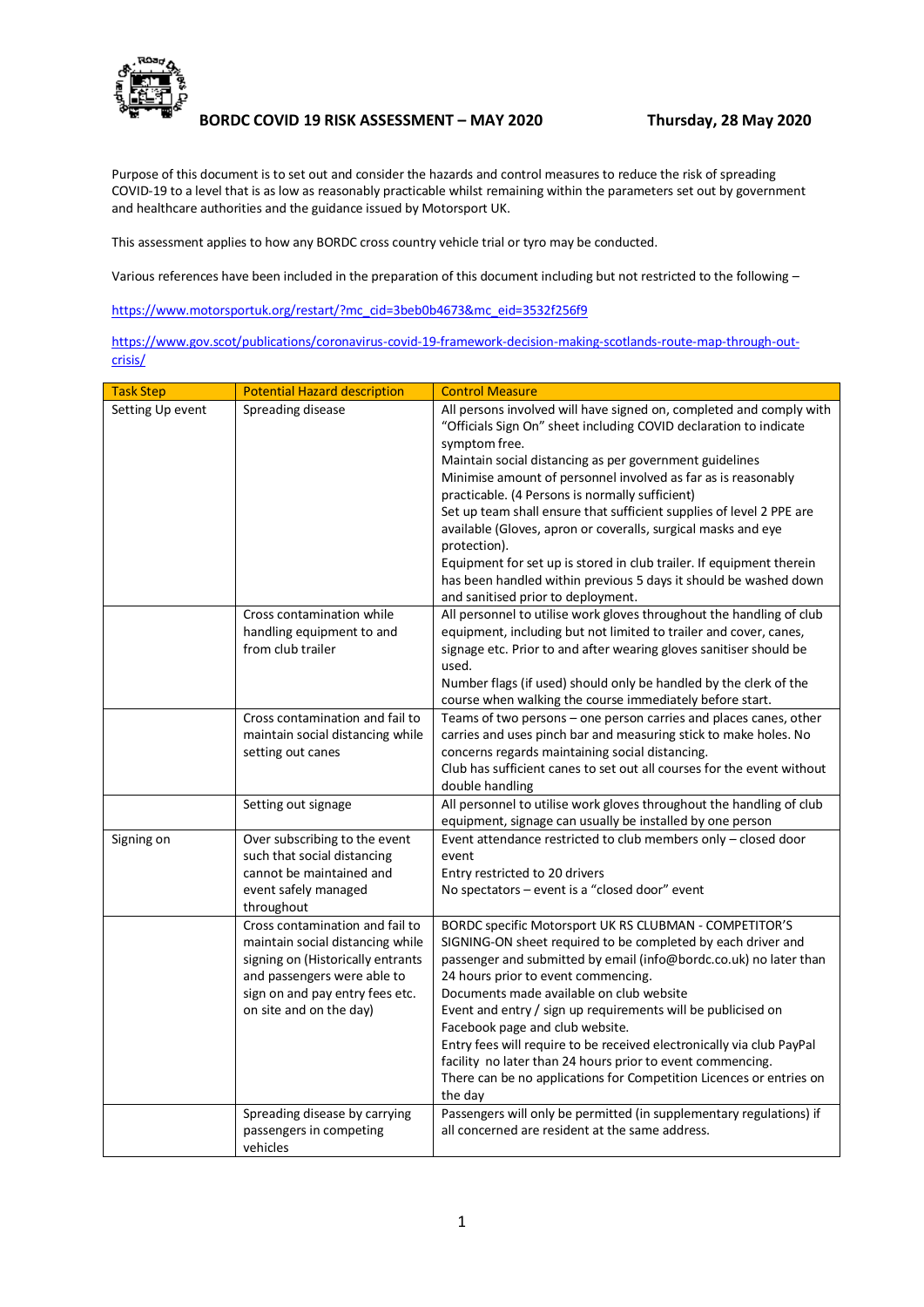

## **BORDC COVID 19 RISK ASSESSMENT – MAY 2020 Thursday, 28 May 2020**

|                         | DUNDL LUVID 19 NISN ASSESSIVIENT – IVIAT 2020                  | Thursuay, Zo May ZUZU                                                                                                    |
|-------------------------|----------------------------------------------------------------|--------------------------------------------------------------------------------------------------------------------------|
|                         | Spreading disease by vehicle                                   | Vehicle sharing or double entry will only be permitted (in                                                               |
|                         | sharing                                                        | supplementary regulations) if entrants are resident at the same<br>address.                                              |
| Scrutineering           | Cross contamination, spreading<br>disease and fail to maintain | All personnel required to have sanitiser, masks and work gloves<br>available over and above usual requirements.          |
|                         | social distancing while                                        | BORDC specific Scrutineering checklist and self-declaration made                                                         |
|                         | conducting scrutineering                                       | available on club website                                                                                                |
|                         |                                                                | Self-declaration applicable to cross country vehicle requirements                                                        |
|                         |                                                                | will be submitted with entry no later than 24 hours prior to the<br>event.                                               |
|                         |                                                                | Any verification required will be made in accordance with published                                                      |
|                         |                                                                | Motorsport UK Club Sport Event Organiser Guidance.                                                                       |
| Safety Briefing         | Fail to maintain social                                        | Ample open space to ensure social distancing and hygiene measures                                                        |
|                         | distancing                                                     | available.                                                                                                               |
|                         |                                                                | BORDC safety plan template updated to include COVID specific                                                             |
|                         |                                                                | considerations.                                                                                                          |
|                         |                                                                | Officials should bring their own pens, clipboards etc.                                                                   |
|                         | Fail to inform personnel of                                    | COVID officer identified<br>BORDC safety plan template (used historically and completed for                              |
|                         | COVID requirements                                             | each event) updated to include COVID specific considerations.                                                            |
|                         |                                                                | Organisers at all times to ensure personnel are conscious of and                                                         |
|                         |                                                                | satisfied with their own safety.                                                                                         |
|                         |                                                                | Clerk of course telephone number to be readily available so that                                                         |
|                         |                                                                | discreet communication comment re any concerns can be made                                                               |
|                         | Cross contamination of                                         | All involved to provide own work gloves and sanitisers for handling                                                      |
|                         | equipment and PPE                                              | equipment other than their own trucks etc. Prior to and after                                                            |
|                         |                                                                | wearing gloves sanitiser should be used.                                                                                 |
|                         |                                                                | Marshals to supply their own tabards where possible                                                                      |
| Walking the courses     | Fail to maintain social                                        | Social distancing to be respected whilst walking sections/ tests                                                         |
| Spectating              | distancing<br>Cross contamination and fail to                  | Personnel reminded at safety briefing and prior to each walk.<br>Events are effectively closed doors                     |
| (Participants           | maintain social distancing by                                  | All persons present should be signed on to the event and will have                                                       |
| watching each           | getting involved in resetting                                  | attended and / or reviewed the safety plan for the event.                                                                |
| other)                  | courses etc.                                                   | All personnel required to have sanitiser, masks and work gloves<br>available.                                            |
|                         |                                                                | Personnel reminded not to handle canes etc. or become involved in                                                        |
|                         |                                                                | rescue or recovery without wearing suitable PPE at pre event                                                             |
|                         |                                                                | briefing and prior to walking each course.                                                                               |
| Resetting course if     | Cross contamination with                                       | All personnel handling canes instructed at safety brief to utilise work                                                  |
| and when canes are      | multiple persons potentially                                   | gloves if handling canes or other equipment.                                                                             |
| knocked over            | handling canes or number flags                                 | Prior to and after wearing gloves sanitiser should be used.                                                              |
|                         |                                                                | Number flags (if used) should only be handled by the clerk of the                                                        |
|                         | Cross contamination and fail to                                | course when walking the course immediately before start.<br>Winch vehicle and co-ordinator nominated at safety brief (as |
| Recovery or<br>winching | maintain social distancing by                                  | always) only designated person should handle winching equipment,                                                         |
|                         | getting involved in recovery or                                | (strops, shackles, hooks etc.) All personnel handling winching or                                                        |
|                         | winching if and when vehicles                                  | rescue equipment will be instructed at safety brief to utilise work                                                      |
|                         | get stuck or challenged                                        | gloves when handling equipment.                                                                                          |
|                         |                                                                | Prior to and after wearing gloves sanitiser should be used.                                                              |
|                         |                                                                | Winch co-ordinator should approach a stranded vehicle, face on and                                                       |
|                         |                                                                | at a safe distance,                                                                                                      |
|                         |                                                                | to observe the OK (thumbs up) from the driver and agree action                                                           |
|                         | Cross contamination and fail to                                | plan and any PPE requirements etc.<br>In addition to usual first aid kit and spill kits club will ensure that            |
| Incident response       | maintain social distancing by                                  | sufficient supplies of level 2 PPE are available (Gloves, apron or                                                       |
|                         | attending to a person                                          | coveralls, surgical masks and eye protection).                                                                           |
|                         | becoming injured                                               | If intervention is required appropriate level PPE to be worn                                                             |
|                         |                                                                | Clerk of the course shall endeavour to ensure that courses are set                                                       |
|                         |                                                                | such that potential for roll over is avoided.                                                                            |
|                         |                                                                | Normal safety plans and measures will be applied.                                                                        |